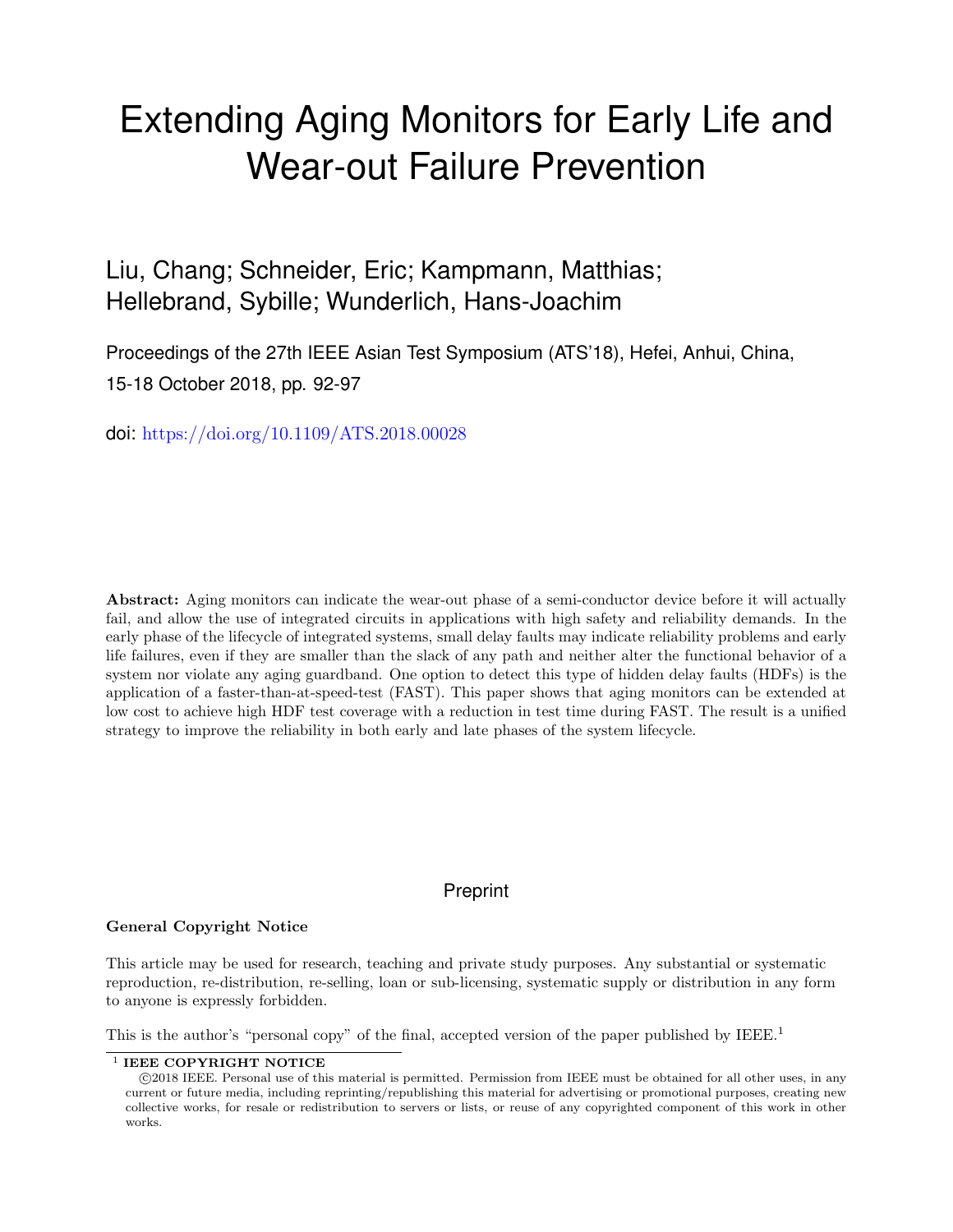# Extending Aging Monitors for Early Life and Wear-out Failure Prevention

Chang Liu<sup>\*</sup>, Eric Schneider<sup>\*</sup>, Matthias Kampmann<sup>†</sup>, Sybille Hellebrand<sup>†</sup> and Hans-Joachim Wunderlich<sup>\*</sup> ∗ Institute of Computer Architecture and Computer Engineering, University of Stuttgart, Germany †Computer Engineering, University of Paderborn, Germany

*Abstract*—Aging monitors can indicate the wear-out phase of a semi-conductor device before it will actually fail, and allow the use of integrated circuits in applications with high safety and reliability demands. In the early phase of the lifecycle of integrated systems, small delay faults may indicate reliability problems and early life failures, even if they are smaller than the slack of any path and neither alter the functional behavior of a system nor violate any aging guardband. One option to detect this type of hidden delay faults (HDFs) is the application of a faster-than-at-speed-test (FAST). This paper shows that aging monitors can be extended at low cost to achieve high HDF test coverage with a reduction in test time during FAST. The result is a unified strategy to improve the reliability in both early and late phases of the system lifecycle.

*Keywords*-Faster-than-at-speed test, small delay faults, aging monitors

# I. INTRODUCTION

The reliability of integrated circuits is usually modeled by the so-called *bath tub curve* as shown in Fig. 1, indicating an increased failure rate at the end of the lifetime and also at the beginning with the useful phase in-between [1]. Aging mechanisms such as *Bias Temperature Instability* (BTI), *Hot-Carrier Injection* (HCI), or *electro migration* (EM) shift parameters in transistors and interconnects and cause gradual delay degradation over the device lifetime [2]. In critical applications, it is advantageous not to wait until a circuit is failing in the wear-out phase, but to warn that the end of life of the device will be reached soon. Aging monitors are a common technique for raising alerts, when the performance degradation due to aging increases the circuit delay, such that certain timing margins are violated [3–5].

In a similar way, we are interested whether a circuit will fail after manufacturing in its early life phases, even if it is fully functional during manufacturing test. Small delay faults are a good indicator of such a reliability problem, since they tend to increase soon during operation [6]. However, if their fault size is smaller than the minimum slack of all the



Fig. 1. Traditional *"bath tub"* curve with early-life and wear-out phases.

paths through the associated locations, they are not detectable even by timing-aware test patterns, since they do not change the functionality. We call this type of small delay faults *"hidden delay fault"* (HDF), which may impose a severe reliability threat in the *early life* phase. As HDFs degrade under stress, they can be detected by a burn-in test, which stresses the hardware by increased voltage or temperature, to accelerate defect degradation and detect imperfections and "infant mortality". However, the reliability of the devices can be negatively affected by burn-in [7] and additionally, burnin is a rather expensive process because of the demanded equipment and high test time.

An alternative method for detecting hidden delay faults is to apply the test above the specified system frequency, called *faster-than-at-speed-test* (FAST) [8, 9]. However, the *maximum FAST frequency*  $f_{max}$  cannot be set merely according to the fault coverage requirement and is rather often limited by physical properties of the design (e.g., parasitic capacitance or IR-drop [10]). Therefore  $f_{max}$  is typically set to three times the nominal clock [11–13]. As we will see below, this limitation may reduce the efficacy of FAST.

Since both aging and delay faults change the delay of circuit paths, in-situ delay monitors for aging prediction can be reused to detect small delay faults [14]. This approach is compliant with *automatic test equipment* (ATE) or *built-in self test* (BIST) infrastructures for manufacturing tests or periodic self-testing. As the reuse method directly utilizes the aging alert signal of monitors to indicate the delay test results, extra hardware for test evaluation, e.g., an ATE, MISR or X-tolerant compactors [15, 16] can be evaded. However, the pre-selected fixed frequencies and maximum test speed limit the reachable fault coverage of such a method.

The work extends the structure of standard aging monitors to allow for synchronizing monitors with the inverted clock signal. This way the doubled signal sampling speed can be realized for achieving a higher HDF coverage. In addition, the fault coverage is further improved by monitoring internal circuit nodes and not just the terminals of long paths. The contributions of the paper are:

- The structure of aging monitors is extended to increase the fault coverage of hidden delay faults and reduce the number of test frequencies for FAST concurrently.
- The observability provided by monitoring internal circuit nodes for aging is also used for HDF detection.
- To minimize the test time without affecting the fault coverage, heuristics are developed to select test frequencies and to remove irrelevant patterns.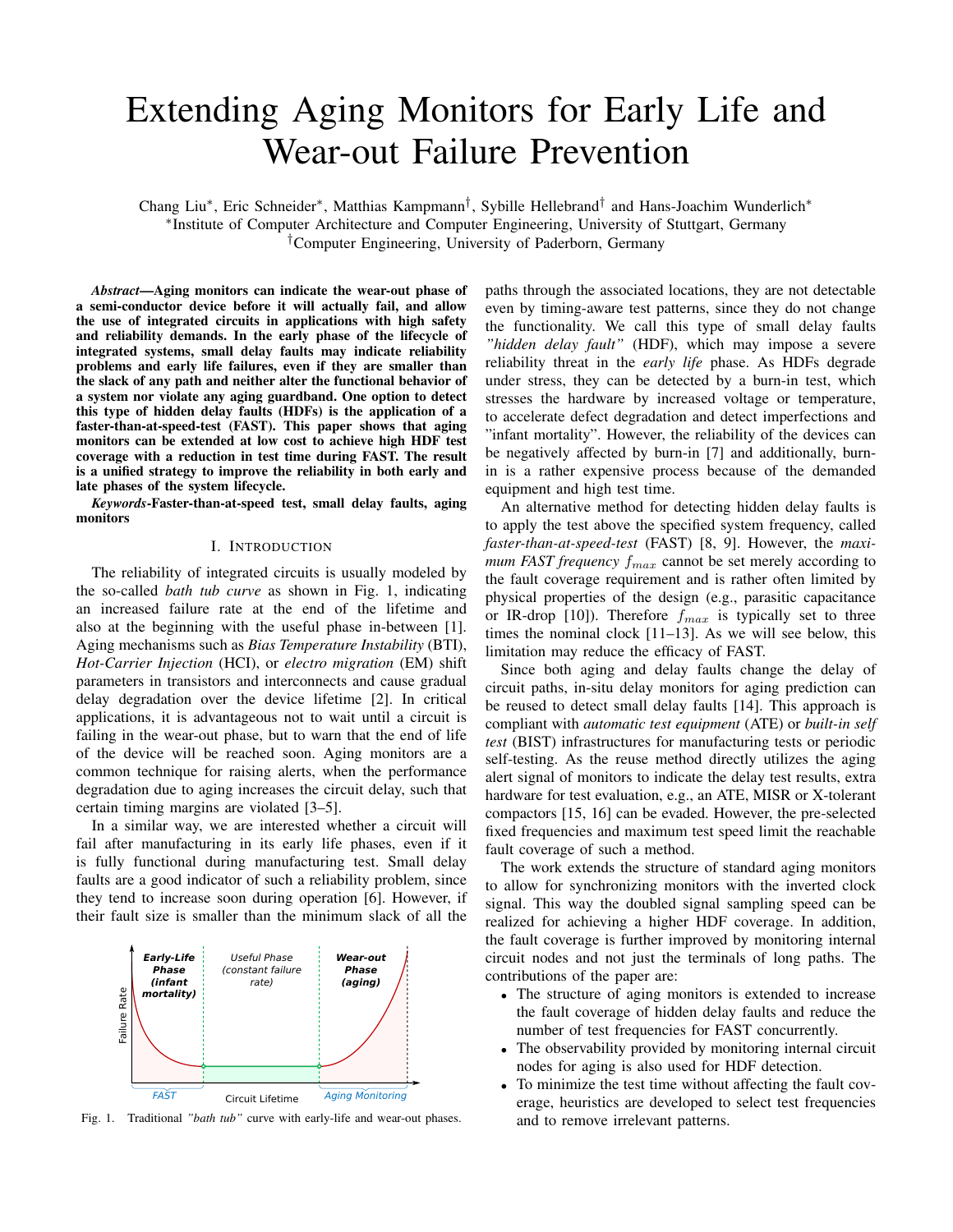The remainder of the paper is organized as follows: Section II gives background information on small delay fault testing as well as the aging monitor structure and placement. Then Section III provides an overview of the proposed monitor extension and placement. In Section IV, a heuristic for frequency and pattern selection is presented to minimize test time. Finally in Section V, the experimental setup and results are discussed.

# II. BACKGROUND

### *A. Detection Range of Hidden Delay Faults*

Delay faults are characterized by fault location and size. Throughout the paper, the *fault size* is set to  $6\sigma$ , where  $\sigma$  is the standard deviation of the normal distribution of the process variation and set to 0.2 of the nominal gate delay. Extensions for different variations or for variable fault sizes are possible, but would complicate the presentation of this paper. To motivate the need of high test frequencies for achieving significant HDF coverage, a topological delay analysis is performed for an industrial circuit. First, the length of the longest path through each fault site is calculated using a topological analysis, and all slow-to-rise and slow-to-fall small gate delay faults at these fault sites are considered. A fault is possibly detected at a certain frequency, if a transition propagated along the longest topological path would lead to a timing violation. Due to the small fault magnitude, very few faults are possibly detected using test clock periods close to the critical path length (CPL). However, more faults become possibly detected when shorter test clock periods are chosen. Fig. 2 presents a histogram with the solid blue line representing the number of possibly detectable small delay faults for each of the shown test clock periods. As indicated by the dashed orange line, a significant number of faults are located on short paths and require high test frequencies for detection. When the shortest test period is set to one-third of CPL (i.e.,  $f_{max} = 3 \cdot f_{nom}$ ), only 21% or less faults can be detected due to larger path slacks. If the maximum test frequency rises to six times the nominal speed (i.e.,  $f_{max} = 6 \cdot f_{nom}$ ), the fault coverage is more than doubled and now reaches up to 57%. In practice, not only the topology but also the available test set determines whether a fault remains hidden or not.



Fig. 2. Distribution of detectable hidden delay faults (left, blue) and optimistic fault coverage (right, orange) for selected test frequency ranges.

**Definition 1:** If a small delay fault  $\varphi$  is *not* detected by a test set P at a given test frequency f, then  $\varphi$  is considered as *hidden delay fault* with respect to P and f. For a set of frequencies  $F$ , the set of all hidden delay faults with respect to P and F is denoted as  $\Phi_{HDF}(P, F)$ .

For FAST, all observation times  $t$  at outputs are selected from within the interval  $(t_{min}, t_{nom})$  whose boundaries  $t_{min}$  =  $1/f_{max}$  and  $t_{nom}$  =  $1/f_{nom}$  are defined by the maximum ( $f_{max}$ ) and nominal frequency  $f_{nom}$ , respectively.

**Definition 2:** Let  $t \in (t_{min}, t_{nom})$  be an observation time. For a small delay fault  $\varphi$  and test pattern set P, t is called a *detecting observation time* (DOT), if there is a pattern  $p \in P$ , such that  $\varphi$  is detected by capturing the responses at time t. The set of *all* detecting observation times is called the *detection range*  $I(\varphi, P)$  *of*  $\varphi$  with respect to P.

In general the detection range  $I(\varphi, P)$  is not a contiguous set, but it is the union of several intervals. To measure the size of a detection range, the lengths of all contained intervals are accumulated.

**Definition 3:** Let  $I(\varphi, P)$  be the detection range of a fault  $\varphi$  consisting of N intervals given by  $I_i = (t_i, t_{i+1})$ for  $i = 1, ..., N$ . Then the length  $L(I(\varphi, P))$  is defined as  $L(I(\varphi, P)) := \sum_{i=1}^{N} (t_{i+1} - t_i).$ 

This work follows a pessimistic approach to reflect pulse filtering in CMOS technology. In case the length of an interval in the detection range is below a specified threshold, then the respective interval is assumed to be a *glitch* and is not added to the detection range  $I(\varphi, P)$  of the fault. In the example of Fig. 3, the small glitch between the intervals  $I_1$  and  $I_2$  is shorter than the required threshold and hence is not included in the detection range. If a glitch masks a fault then the adjacent surrounding intervals (e.g., between  $I_2$  and  $I_3$ ) are kept pessimistically as disjoint intervals. All detection intervals outside of  $t_{min}$  and  $t_{max}$  are ignored.



Fig. 3. *Detection range*  $I(\varphi, P)$  of a fault  $\varphi$  for a pattern set P computed from *detection intervals*  $I_1$ ,  $I_2$  and  $I_3$  after pulse filtering.

### *B. Delay Detecting Flip-Flops*

Most in-situ aging monitors are based on the concept of delay detecting flip-flops which are standard flip-flops extended with a delay monitor [3]. The monitors sense the transitions during a predefined detection window and issue aging alerts for imminent timing failures. Aging monitors often contain a delay element (with delay  $T_q$ ), a shadow flip-flop and an XOR gate (Fig. 4 (a)). Because of the delay element, the states of the standard (*Q*) and shadow flip-flop (*Q'*) are identical only when D is stable  $T_q$  time units before the clock sampling edge. The XOR gate generates the signal *alert* by comparing the states of *Q* and *Q'*.

The *detection window* (DW) is the time period right before the clock sampling edge, i.e., the time during which the signal stability is checked. If an observed nominal signal  $D$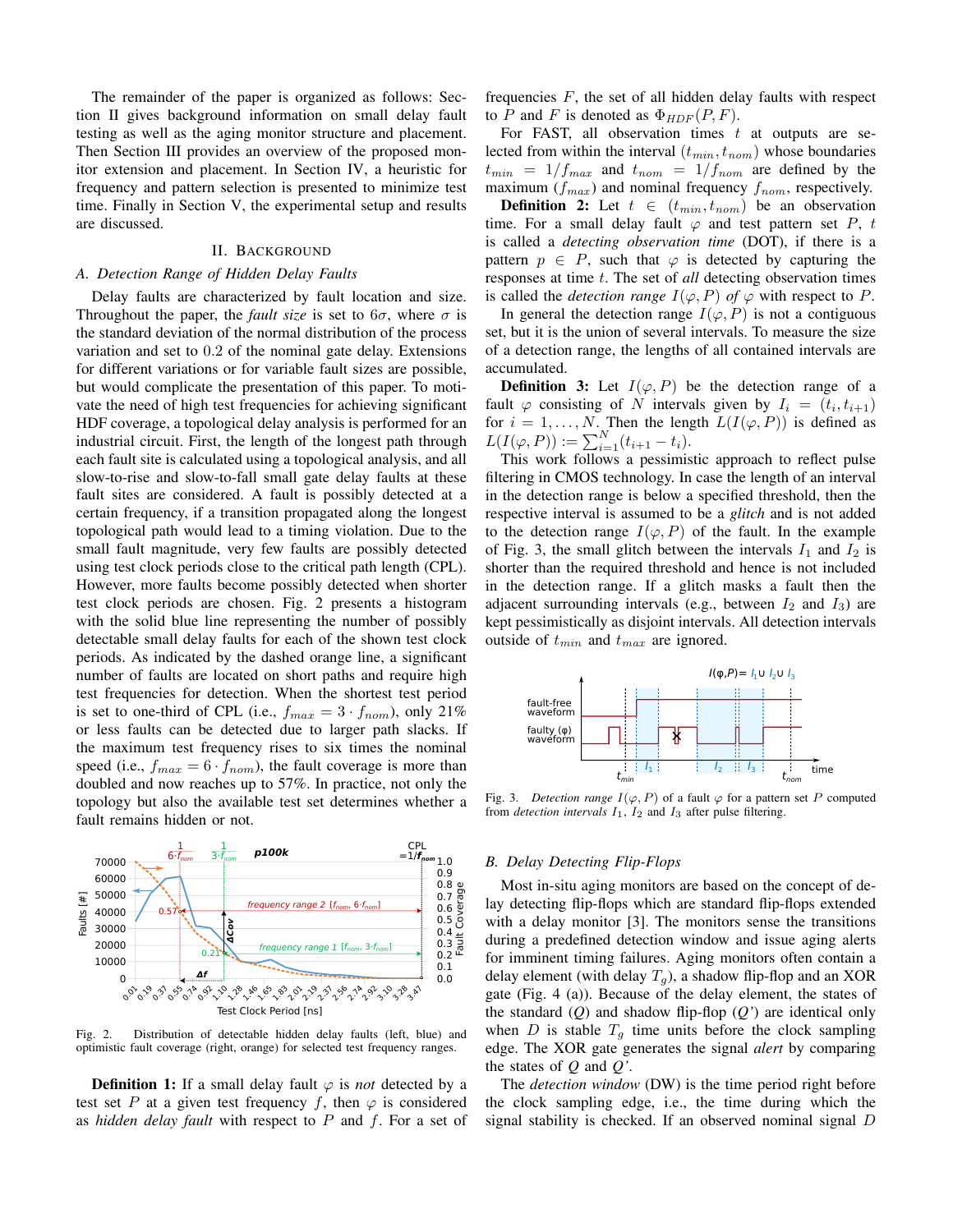

Fig. 4. Structure (a) and working principle (b) of a delay detecting flipflop [3, 4] as aging monitor.

reaches its expected stable value before the detection window of monitors, then the path is functional and uncritical. On the contrary, if a signal  $D_{del}$  is delayed due to a degradation fault by some time  $\delta$ , it can fall into the detection window  $T_q$ , such that it stabilizes at the shadow flip-flop input after the clock sampling edge (i.e.,  $D'_{del}$  is  $D_{del}$  delayed by  $T_g$ ). Since the shadow flip-flop samples an unstable signal value, different values will be compared by the XOR gate, thus generating an alert (Fig. 4 (b)).

# *C. Monitor Placement*

Due to the high hardware cost, aging monitors cannot be integrated into all flip-flops of the design and are often placed at the end of the critical or long paths [17]. To further reduce the monitoring overhead, SlackProbe [18] proposes a monitor insertion method at intermediate circuit nets. In [19], monitors are placed at meticulously selected positions, called *observation points* inside the combinational logic. The selection of an *observation point* (OP) takes the path sensitization as well as the degradation status into account. It chooses the path prefixsegments with lengths close to half of the clock period for delay measurement. Therefore, different from monitors at path ends, aging monitors at observation points are synchronized with the inverted clock  $\overline{Clk}$  (Fig. 5), and use observation times around half the clock period.



Fig. 5. Monitors placed at observation points are synchronized with the inverted clock.

# III. DELAY MONITOR REUSE OVERVIEW

# *A. Extended Aging Monitor*

We aim to cover the small delay faults on short paths with a low test cost, i.e., little hardware penalty, simple test configuration and low test frequencies. To achieve this goal, we extend the aging monitor structure at the path ends and reuse the internal element, i.e., shadow register for small delay fault testing. Due to the reuse, the only hardware penalty induced is the inverter and MUX of the clock selection logic before the clock pin of the shadow register (Fig. 6 (a)). The  $Sel$ signal is used to select one of two clock signals and switch the monitor between an *aging monitoring mode* and a *small delay testing mode*. In the monitoring mode ( $Sel = 0$ ), the signal  $D'$  is sampled by the shadow flip-flop according to the regular clock Clk. In case the *alert* signal is raised (logic  $'1'$ ), an imminent failure due to degradation will be indicated. When the inverted clock  $Clk$  is selected  $(Sel = 1)$ , the monitor works in the small delay testing mode. Assuming the sum of the delays of the inverter and MUX is in the same magnitude as the delay element  $(T_q)$ , signal D is sampled after about half of the clock period by the shadow flip-flop. Hence, the test responses can be sampled and collected by the register at an observation time which corresponds to double the clock frequency  $(Clk_{double})$ , even though the rest of the circuit remains operating at nominal speed. As shown in the example of Fig. 6 (b), the faulty value of the delayed signal  $D_{del}$  (e.g., D delayed by some fault  $\delta$ ) cannot be observed by the standard flip-flop, since it is captured following the regular clock  $Clk$ at the capture point *capture1*. However, the hidden delay fault can indeed be captured by the shadow flip-flop with  $Clk$  that triggers at capture point capture2 . Due to the large sampling time difference between the standard and shadow flip-flop, the expected states of these registers may not be identical anymore. Thus, the *alert* signal cannot be directly used for fault detection and is ignored in the delay testing mode. All shadow flip-flops are organized in scan-chains. Their values as well as the values of the standard flip-flops can later be shifted out and compared with their expected test responses respectively.



Fig. 6. Extended structure of the aging monitor (a) and working principle with logic values sampled by the inverted clock (b).

This extended structure is applied to all monitors at the end of circuit paths. With this novel structure, it is possible to cover more hidden delay faults which are previously undetectable due to the limitations of the maximum test frequency in conventional FAST and detect those former detectable faults at a lower test speed.

# *B. Observation Point Reuse for Hidden Delay Fault Testing*

For an accurate and efficient aging prediction, a standard flip-flop and delay monitor (Fig. 4 (a)) are inserted at each observation point. As flip-flops and monitors placed at observation points are clocked with  $Clk$  (Fig. 5), logic values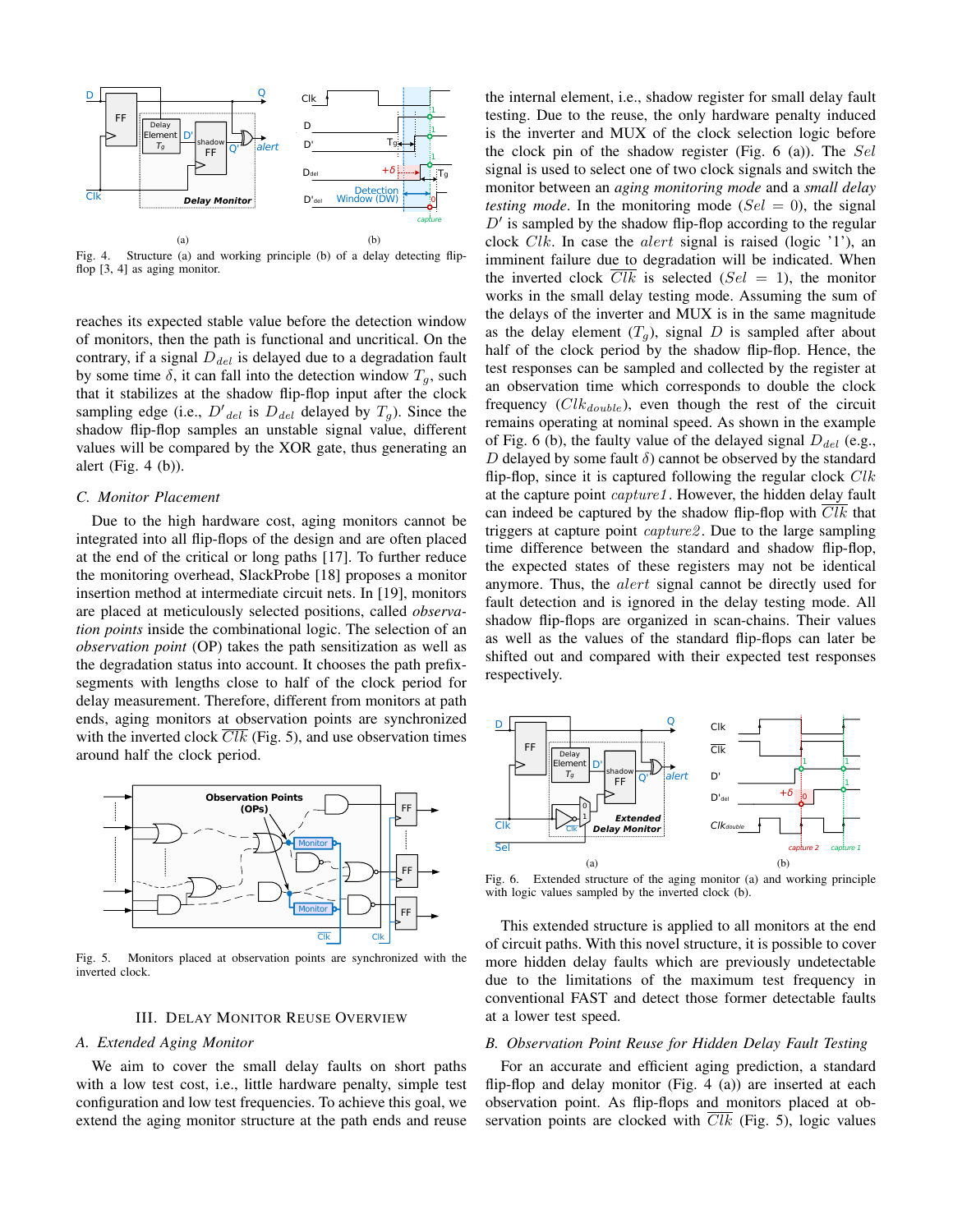in standard flip-flops are sampled at the half clock period, i.e., doubled frequency. As a result, the traditional monitoring structure can be directly utilized for delay testing, and no extended monitors are required. Note that the inserted aging monitors allow to cover additional shorter paths of path lengths down to  $\frac{1}{2} \cdot t_{min}$  due to the inverted clock. Therefore, selected observation points in the combinational logic will provide additional observabilities for hidden delay fault detection.

Monitors placed at intermediate circuit nodes with other insertion schemes such as SlackProbe [18] can also be used for small delay fault testing, by adjusting their clock phases appropriately with delay elements.

# IV. TEST FREQUENCY AND PATTERN SELECTION

Fig. 7 provides an overview of the implemented HDF test flow. First, a topological analysis of the circuit is performed (1) using timing information from *standard delay format* (SDF) files. During the process, at-speed detectable faults (with minimum slack smaller than the fault magnitude) and timing-redundant HDF locations (observable only with frequencies higher than  $f_{max}$ ) are identified and removed from the initial fault list. The remaining locations are investigated by explicit timing-accurate simulation (2) using a fast and efficient GPU-accelerated small delay fault simulator [20]. The fault simulation compares the faulty waveforms to a good value simulation to determine the *detection ranges* (DR) of each fault (3) and hence provides the ranges of relevant test frequencies for detection. The detection ranges are analyzed, and the set of *target HDFs* is determined (4) based on the information of the monitor placement, i.e., positions of the internal OPs and monitors at path ends  $(M)$ . We define the *target HDF* as the HDFs the fault effects (i.e. the detection ranges) of which are generated by a given test pattern set  $P$ and observable at any of the monitors, outputs or flip-flops during the valid FAST frequency range  $(f_{nom}, f_{max})$ . Finally, a selection heuristic identifies a set of relevant test frequencies  $F \subseteq (f_{nom}, f_{max})$  (5) in combination with selected pattern pairs from P (6) in order to generate an efficient *test schedule* for detecting the targeted HDFs with reduced test time. A test schedule  $S \subseteq F \times P$  is a set of frequency-pattern combinations  $(f, p) \in F \times P$ , each of which indicates the required test frequency  $f$  for the application of a test pattern  $p$ .

# *A. Aligning Detection Ranges*

We intend to maximize the small delay fault coverage with the extra observability provided by aging monitors and concurrently minimize the test time. Aging monitors enlarge the detection range of small delay faults and enable the measurement of the signal behavior at a higher speed region, which is previously unreachable due to the constraints of the maximum test frequency. Since the signal sampling time of aging monitors is half of the provided test period, we need to map the detection range observed by monitors to the time region of the required clock.

Based on a particular pattern set  $P$ , we perform the goodmachine time simulation and fault simulation [20] for all target



Fig. 7. Overview of the proposed HDF test flow.

faults  $\varphi$ , then collect the waveforms at all primary, pseudoprimary and observation points. The fault-free and corresponding faulty waveforms are compared for the identification of detection ranges  $I(\varphi, P)$  which is the union of the detection ranges observed at standard flip-flops, shadow registers in monitors at path ends and observation points (Fig. 7 step 2 and 3).

$$
I(\varphi, P) = I_{\text{FF}}(\varphi, P) \cup I_M(\varphi, P) \cup I_{\text{OP}}(\varphi, P) \tag{1}
$$

As mentioned above, we assume that the standard flip-flops in the circuit can sample the waveforms with frequencies in the range from  $f_{nom}$  to  $f_{max} = 3 \cdot f_{nom}$  during FAST resulting in the sampling interval  $I_{FF}(\varphi, P) \subseteq (t_{min}, t_{nom})$  =  $(\frac{1}{3} \cdot t_{nom}, t_{nom})$  (cf. Sec. II). The detection range with respect to standard flip-flops is the union of time intervals during which SDFs can be observed. The inverted clock utilized by the shadow registers in aging monitors at path ends, as well as the flip-flops at observation points leads to halved observation times, hence resulting in a *shifted* detection range  $I_M(\varphi, P) \cup$  $I_{\text{OP}}(\varphi, P) \subseteq (\frac{1}{2} \cdot t_{min}, \frac{1}{2} \cdot t_{nom}) = (\frac{1}{6} \cdot t_{nom}, \frac{1}{2} \cdot t_{nom})$ . In order to simplify the test frequency selection problem in the next section, the detection ranges with respect to the monitors are therefore transformed linearly: Detection ranges of monitors at path ends and observation points  $I_M(\varphi, P) \cup I_{OP}(\varphi, P) \subseteq$  $\left(\frac{1}{2} \cdot t_{min}, \frac{1}{2} \cdot t_{nom}\right)$  are mapped by

$$
map: (\frac{1}{2} \cdot t_{min}, \frac{1}{2} \cdot t_{nom}) \mapsto (t_{min}, t_{nom}), t \mapsto 2 \cdot t, \quad (2)
$$

to a corresponding range  $I_{2f}(\varphi, P)$  in the regular sample interval domain.

The *combined* detection range  $I'(\varphi, P)$  to be utilized for the test frequency and pattern selection is then computed as

$$
I'(\varphi, P) := I_{\text{FF}}(\varphi, P) \cup I_{2f}(\varphi, P). \tag{3}
$$

# *B. Selection Heuristic*

Clock generators are commonly based on the *Phase Locked Loop* (PLL) structure. If the switching of frequencies requires re-locking the PLL during FAST, usually it takes tens or hundreds of microseconds, which corresponds to a loss of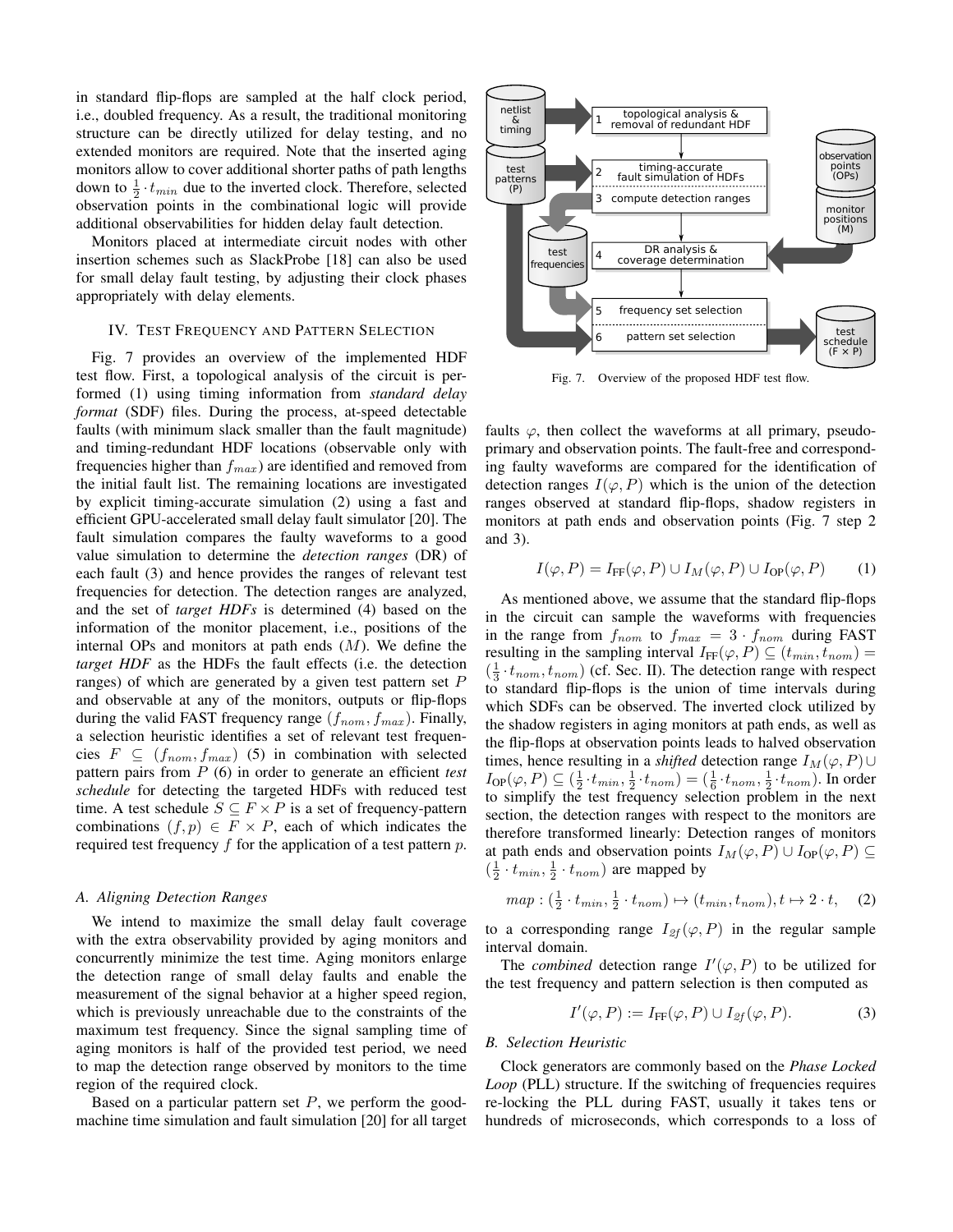thousands or tens of thousands of instruction cycles [21, 22]. As a result, the number of frequencies needed for FAST often has a larger impact on test time than the number of patterns. Therefore in our test time optimization process, we first aim to pick a minimum number of test frequencies and then optimize the pattern set for each selected test speed.

To cover all target faults  $\Phi$  with a minimum number of test frequencies is a Minimum Hitting Set problem. This NP-hard problem can be solved by a hypergraph-based method [23]. For a low computational effort, a heuristic selection algorithm is implemented in this work.

The following steps are performed to select appropriate observation times for obtaining relevant FAST frequencies:

- 1) Select the hard-to-detect fault with the minimal length of the detection range: Select  $\varphi_h$ , if  $L(\varphi_h) = \min_{\varphi \in \Phi} \{ L(\varphi) \}.$
- 2) Intersect  $I(\varphi_h, P)$  of the selected fault  $\varphi_h$ with the detection ranges of other faults. This results in a reduced detection range  $I_{red}(\varphi_h, P) := (\cup_{\varphi \in (\Phi \setminus \varphi_h)} \{I(\varphi, P)\}) \cap I(\varphi_h, P).$
- 3) Select an observation time  $t_s \in I_{red}(\varphi_h, P)$  which covers a maximum number of faults  $\Phi_{t_s}$ .
- 4) Remove the detected faults from the target list:  $\Phi =$  $\Phi \setminus \Phi_{t_s}$ . If  $\Phi \neq \emptyset$ , repeat from step 1).

After the relevant observation times have been determined, the steps of the pattern selection are performed for each of the selected test times  $t_s \in C_s$ :

- 1) Select the pattern pair detecting the maximum number faults: Select  $p_s$ , if  $|\Phi_{p_s}| = \max_{p \in P} \{|\Phi_{p_i}|\}.$
- 2) Remove the detected faults from the FAST group:  $\Phi_{t_s} =$  $\Phi_{t_s} \setminus \Phi_{p_s}$ . If  $\Phi_{t_s} \neq \emptyset$ , repeat from step 1).

# V. EVALUATION

In the experiments, benchmark designs from ISCAS'89 and industrial designs were synthesized using the NanGate 45nm open cell library [24] in order to obtain the netlist and the timing-information. During synthesis, monitors are assumed to be integrated at long path ends [17] and internal *observation points* (OPs). Monitors at long path ends cover 25% of the total pseudo-primary outputs. The OPs are selected with the same setup as in [19]. Compacted transition delay fault test sets with an average test coverage of over 99.9% are used for the evaluation, which were generated by a commercial ATPG tool. As initial fault set, fault locations are considered at each input and output pin of a gate in the circuits assuming two individual small delay faults for modeling *slow-to-rise* and *slow-to-fall* effects. The nominal clock period of each circuit is set to the critical path length from static timing analysis. All experiments were performed on a host system equipped with two Intel Xeon E5-2690 v3 processors clocked at 2.6GHz and 512GB of RAM.

#### *A. Increased Hidden Delay Fault Coverage*

Table I summarizes the basic circuit statistics and the targeted hidden delay faults (cf. Sec. IV). Column 2 and 3 report the size of the circuit in number of gates along with the number of flip-flops. The size of the ATPG-generated transition fault test pattern set is given in column 4. In column 5 and 6, the number of internal OPs as well as the number of monitors at path ends  $(|M|)$  is shown. Column 7 through 9 then summarize the number of targeted hidden delay faults for traditional FAST *without* (*old*) and the novel proposed approach *with* the use of extended monitors (*prop.*) as well as the relative gain in HDF detection shown in the last column.

As shown, the monitor extension allows for an increase in the number of targeted hidden delay faults ranging from 3.2% (circuit p78k) up to 90.5% (p89k) with an average of over 36.8% for all of the designs investigated. This way, more HDFs can be detected allowing for a broader surveillance of both early life and wear-out failures within the circuit.

#### *B. Frequency and Pattern Selection Results*

Table II summarizes the required test frequencies and test pattern pairs in the test schedule resulting from the selection heuristic to achieve a given coverage of targeted hidden delay faults (cf. Table I). For a given coverage  $FC$  of target HDFs the required number of test frequencies  $|F_{FC}|$ , the overall number of pattern test  $|P_{FC}|$  in the generated test schedule as well as the resulting reduction  $(\Delta\%)$  compared to a naïve test approach with  $|F_{FC}| \times |P|$  pattern tests is reported. The respective results of each coverage target are given in consecutive columns.

As shown for  $FC = 0.90$ , only few test frequencies are required to achieve the coverage of targeted HDFs with the provided pattern set. Trivially, the higher the coverage target is, the more test frequencies and more pattern tests are required. Especially from  $FC = 0.99$  to  $FC = 1.00$ , the number of required test frequencies is doubled for most of the cases. However, compared to the naïve test approach with all frequencies and all patterns, the number of pattern tests (and hence the reduction in test time) reduces significantly for all circuits by an average of  $81.0\%$  up to  $96.2\%$  (p45k). For certain cases the heuristic could not achieve any reduction (e.g., circuit p78k with  $FC = 0.90$ ). Here, all patterns need to be applied for each of the computed frequencies as the removal of any pattern test will result in a reduction in coverage.

#### VI. CONCLUSION

Even though hidden delay faults (HDFs) do not violate the functional timing at the time of manufacturing, they are

TABLE I. Circuit statistics and targeted hidden delay faults (HDF).

| Circuit <sup>(1)</sup> Gates <sup>(2)</sup> FFs <sup>(3)</sup> $ P ^{(4)}$ OPs <sup>(5)</sup> |              |      |      |                             | $ M ^{(6)}$ . | Target HDFs $\Phi_{HDF}(P, F)$ |                                  |                             |  |  |
|-----------------------------------------------------------------------------------------------|--------------|------|------|-----------------------------|---------------|--------------------------------|----------------------------------|-----------------------------|--|--|
|                                                                                               |              |      |      |                             |               |                                | $old^{(7)}$ prop. <sup>(8)</sup> | $\Delta\%^{(9)}$            |  |  |
| s9234                                                                                         | 1766         | 228  | 155  | 13                          | 63            | 5946                           |                                  | 6349 $(+6.7\%)$             |  |  |
| s13207                                                                                        | 2867         | 669  | 195  | 16                          | 198           | 3938                           |                                  | $6645 (+68.7%)$             |  |  |
| s15850                                                                                        | 3324         | 597  | 134  | 7                           | 169           | 4198                           |                                  | 7285 (+73.5%)               |  |  |
| s35932                                                                                        | 11168        | 1728 | 39   | 184                         | 513           | 30854                          |                                  | 33134 (+7.3%)               |  |  |
| s38417                                                                                        | 9796         | 1636 | 128  | 28                          | 435           | 26849                          |                                  | 30797 (+14.7%)              |  |  |
| s38584                                                                                        | 12213        | 1450 | 160  | 11                          | 426           | 22823                          |                                  | 29410 (+28.8%)              |  |  |
| p35k                                                                                          | 23294        | 2173 | 1512 | $\mathcal{D}_{\mathcal{L}}$ | 558           | 42071                          |                                  | 56735 (+34.8%)              |  |  |
| p45k                                                                                          | 25406        | 2331 | 2719 | 4                           | 638           | 61876                          |                                  | 79510 (+28.4%)              |  |  |
| p78k                                                                                          | 70495        | 2977 | 70   | 306                         |               |                                |                                  | 872 305863 315886 (+3.2%)   |  |  |
| p89k                                                                                          | 58726        | 4301 | 993  | 16                          | 1140          |                                |                                  | 63032 120114 (+90.5%)       |  |  |
| p100k                                                                                         | 60767        | 5735 | 2631 | 36                          |               |                                |                                  | 1458 118675 184544 (+55.5%) |  |  |
| p141k                                                                                         | 107655 10501 |      | 842  | 8                           |               |                                |                                  | 2626 213798 276433 (+29.2%) |  |  |